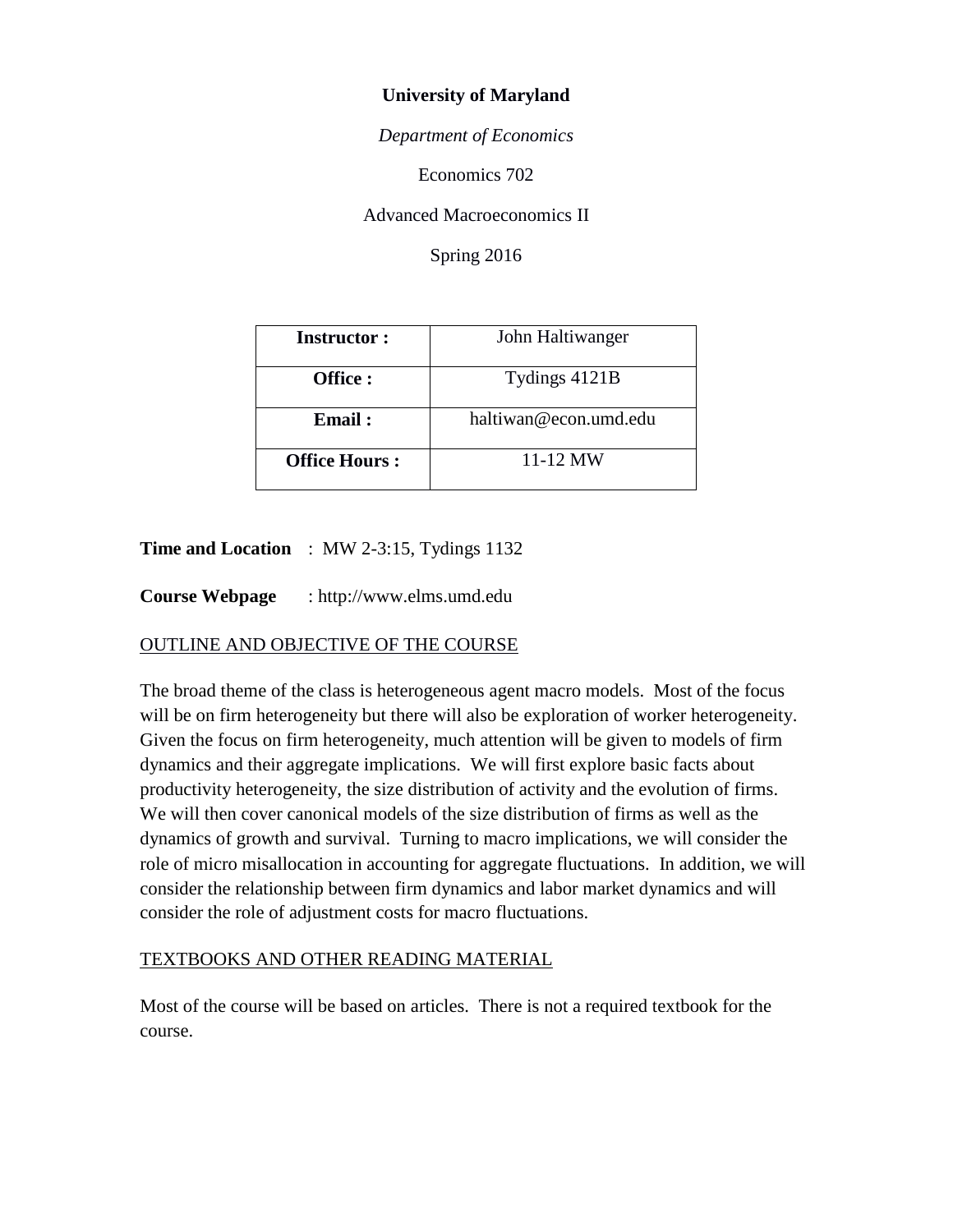### **PREREQUISITES**

ECON 601 and ECON 602. Students who have not taken these courses and/or students from other departments must talk to us before taking this course.

# AUDITING POLICY

Students who have officially taken ECON 702 before or otherwise cannot take it for credit, are welcome to audit this course subject to the following stipulation and with prior approval from me. They are exempt from the take-home exams and the paper proposal requirements, although they can certainly choose to do them. Auditing students should attend lectures regularly and participate. Upper year students who have other commitments that might limit their participation should contact me for permission.

### GRADING

### **Take-Home Exam (30%)**

There will be a take home exam at the end of the semester. It will be distributed on the last day of class**.** You will have 2 days to turn in the exam. Although these are takehome (and of course open-book) exams, I expect you to work alone. Details will be provided at the time of the distribution.

### **Paper Proposal**

**(15%) for Pre-Proposal**

### **(15%) for Presentation of the Proposal**

### **(40%) for Final Proposal**

All students will write a paper/proposal for this class. The paper/proposal must be on a topic covered in some broad sense in Economics 702 and the specific topic must be approved by me. The first step is to come talk to me about your idea to get permission for the topic. Please come talk with me by March 9, 2016. The second step is to write a pre-proposal (2-3 pages). The pre-proposal is due by March 23, 2016. Feedback will be provided by April 1, 2016. The third step is that each student will make a 15 minute presentation during the last few weeks of the semester on their proposal/paper. The final proposal/paper will be due on May 18. It should be a 10-15 paper that outlines an empirical and/or theoretical project. The outline must be detailed and represent considerable progress on the project (although typically not completion). For example, for a theoretical project, a model must be specified, discussion of the issues that will be addressed must be provided, and some preliminary results must be provided (e.g., some numerical analysis or analytical results from a simple version of the model). For an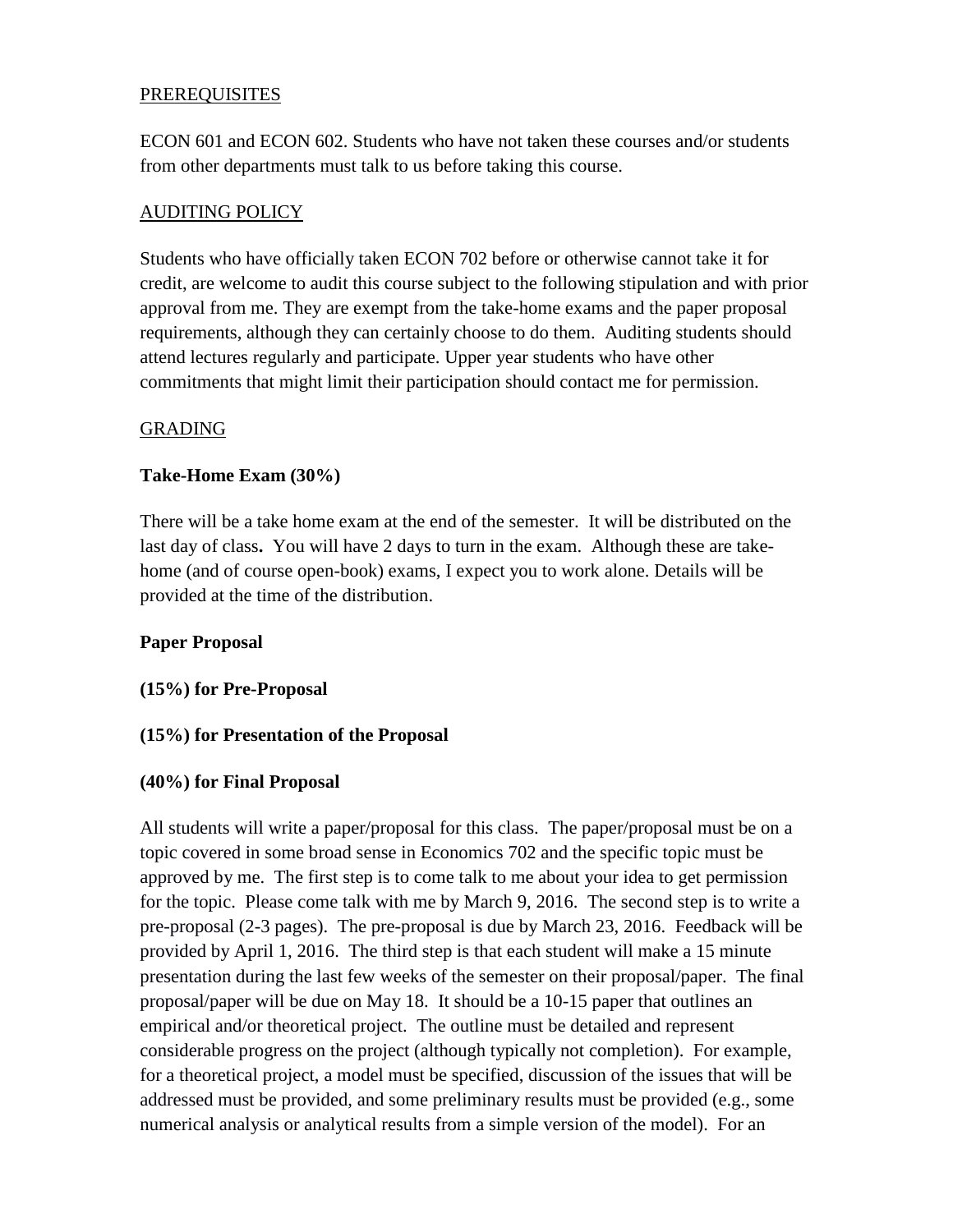empirical project, the specification of the empirical analysis must be provided, the datasets to be used must be identified and at least some version of the data and some version of the empirical analysis must be provided. This proposal project is an excellent way to get started on the paper for the macro field requirement and/or the third year paper requirement.

## **READING LIST**

Papers with (\*) are the primary papers we will cover. The others are optional. **Don't print all these papers immediately**. As we progress, it will become clear which ones you will study in greater detail.

### **I. Firm Dynamics and Aggregate Fluctuations**

## **a. Basic Facts about Firm-level Productivity, Survival and Growth**

- \* Bartelsman, E., J. Haltiwanger and S. Scarpetta, "Cross Country Differences in Productivity: The Role of Allocative Efficiency" American Economic Review, March 2013.
- \*Decker, R., J. Haltiwanger, R. Jarmin, and J. Miranda, "The Role of Entrepreneurship in US Job Creation and Economic Dynamism," Journal of Economic Perspectives, July 2014.
- \*Decker, R., J. Haltiwanger, R. Jarmin, and J. Miranda, "Where has all the Skewness Gone? The Decline in High Growth Firms in the U.S." NBER Working Paper No. 21776, December 2015.
- \* Foster, L., J. Haltiwanger and C.J. Krizan, "Aggregate Productivity Growth: Lessons from Microeconomic Evidence," in New Developments in Productivity Analysis, NBER/University of Chicago Press, 2001.
- \* Foster, L., J. Haltiwanger and C.J. Krizan, "Market Selection, Reallocation, and Restructuring in the U.S. Retail Trade Sector in the 1990s, Review of Economics and Statistics, (2006).
- \* Foster, L., J. Haltiwanger, and C. Syverson, "Reallocation, Firm Turnover and Efficiency: Selection on Productivity or Profitability," American Economic Review, 2008, vol. 98(1), pages 394-425, March.
- \*Foster, L., J. Haltiwanger, and C. Syverson, "The Slow Growth of Young Plants: Learning about Demand," Economica, January 2016, 91-129.
- \* Haltiwanger, J., R. Jarmin and J. Miranda, "Who Creates Jobs? Small vs. Large vs. Young" (co-authored with Ron Jarmin and Javier Miranda), Review of Economics and Statistics, May 2013.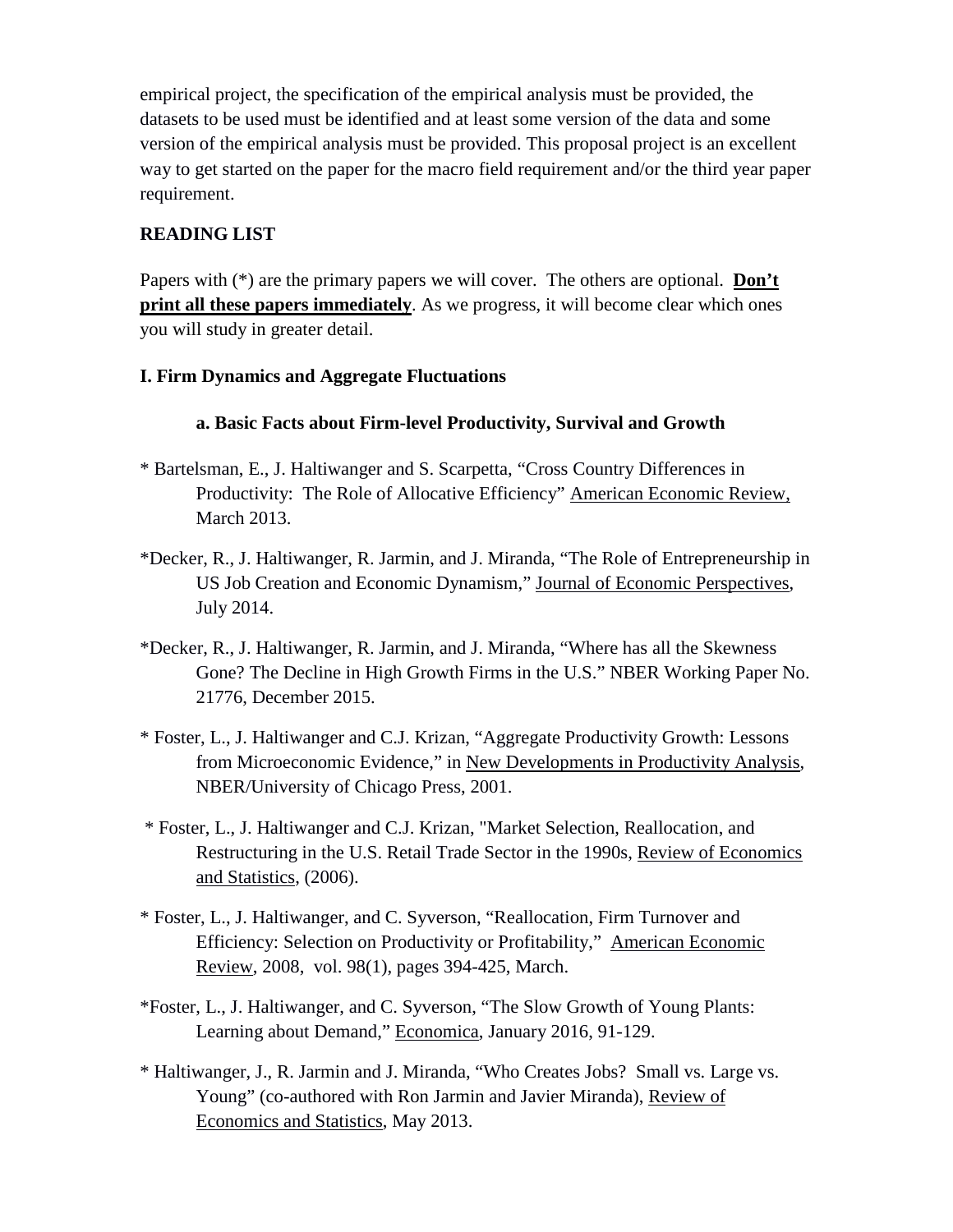- \* Olley, S. and A. Pakes, "The Dynamics of Productivity in the Telecommunications Equipment Industry," Econometrica, 1996, 64(6), 1263-1297.
- \* Syverson, Chad, "Product Substitutability and Productivity Dispersion." Review of Economics and Statistics 86(2), (May 2004), 534-550.
- \* Syverson, Chad, "What Determines Productivity." Journal of Economic Literature*,* 2011, 49:2, 326–365.

#### **b. Canonical Models of Firm Size Distribution and Dynamics**

- Ericson, Richard and Ariel Pakes, "Markov Perfect Industry Dynamics: A Framework for Empirical Work," Review of Economic Studies, Vol. 62(1), 1995, 53-82.
- \* Jovanovic, Boyan, "Selection and the Evolution of Industry," Econometrica, 50(3), 1982, 649-670.
- \* Hopenhayn, Hugo A. 1992. "Entry, Exit, and Firm Dynamics in Long Run Equilibrium." Econometrica 60(5): 1127-1150 .
- \* Lucas, Robert E. 1978. "On the Size Distribution of Business Firms." The Bell Journal of Economics 9(2): 508-523.
- \*Melitz, Marc J. 2003. "The Impact of Trade on Intra-Industry Reallocations and Aggregate Industry Productivity." Econometrica 71(6): 1695-1725.

#### **c. Productivity, Reallocation and Misallocation: Theory and Evidence**

- \* Aghion, P. and P. Howitt, "Growth and Unemployment," Review of Economic Studies, July 1994, 477-494.
- Aghion, P. and P. Howitt, "A Model of Growth Through Creative Destruction," Econometrica, 1992, 60(2): 323-351.
- Barlevy, G., "Credit Market Frictions and the Allocation of Resources Over the Business Cycle," mimeo, October 2000.
- \* Barlevy, G., "The Sullying Effect of Recessions," Review of Economic Studies, January 2002.
- \* Bartelsman, E., J. Haltiwanger and S. Scarpetta, "Cross Country Differences in Productivity: The Role of Allocative Efficiency" American Economic Review, March 2013.
- \* Caballero, R. and M. Hammour, "The Cleansing Effect of Recessions," American Economic Review, 1994, 84: 1350-1368.
- \* Caballero, R. and M. Hammour, "On the Timing and Efficiency of Creative Destruction," Quarterly Journal of Economics, 1996, August, 805-852.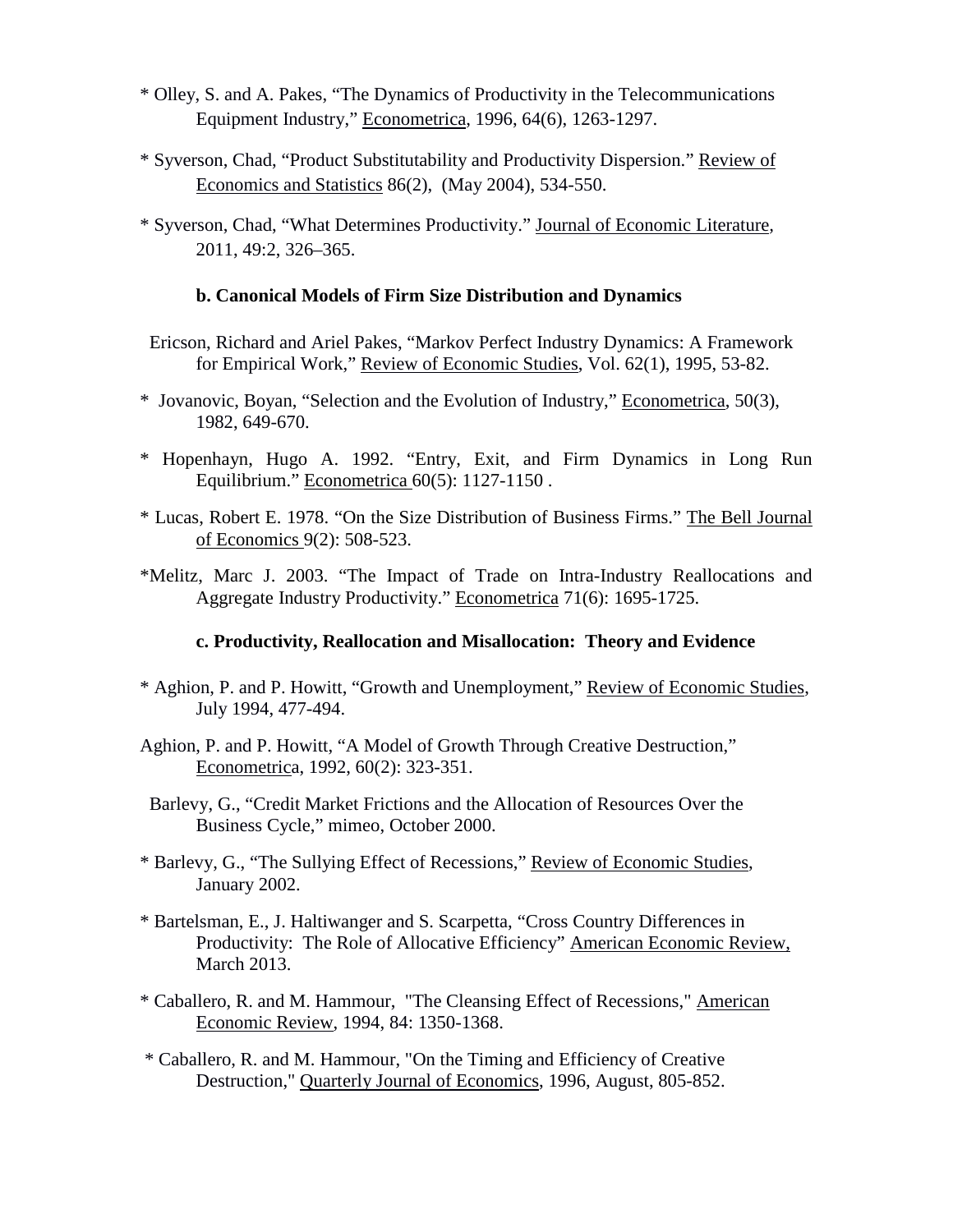- \*Decker, R., J. Haltiwanger, R. Jarmin, and J. Miranda, "Changing Business Volatility: Changing Volatility of or Responsiveness to Shocks" mimeo.
- \* Davis, S., J. Haltiwanger, K. Handley, J. Lerner, R. Jarmin, and J. Miranda "Private Equity, Jobs and Productivity" American Economic Review, December 2014, 3956-3990.
- \* Foster, L., C. Grim and J. Haltiwanger, "Reallocation in the Great Recession: Cleansing or Not?" Journal of Labor Economics, January 2016,
- \* Hopenhayn, Hugo A. and Richard Rogerson. 1993. "Job Turnover and Policy Evaluation: A General Equilibrium Analysis." Journal of Political Economy 101(5): 915-938.
- \* Hsieh, Chang-Tai and Peter J. Klenow. 2009. "Misallocation and Manufacturing TFP in China and India." Quarterly Journal of Economics 124(4): 1403-1448.
- Midrigan, Virgiliu and Daniel Yi Xu. 2010. "Finance and Misallocation: Evidence from Plant-level Data." NBER Working Paper 15647.
- \* Restuccia, Diego and Richard Rogerson. 2008. "Policy Distortions and Aggregate Productivity with Heterogeneous Establishments." Review of Economic Dynamics 11(4): 707-720.

#### **d. Firm Dynamics and Labor Market Dynamics**

- \* Cooper, Russell, John Haltiwanger and Jonathan Willis, "Hours and Employment Implications of Search Frictions: Matching Aggregate and Plant-Level Observations," Journal of Monetary Economics, 2006.
- \* Davis, S., J. Faberman, and J. Haltiwanger (2012), "Labor Market Flows in the Cross Section and Over Time," Journal of Monetary Economics.
- \*Davis, S., J. Faberman, and J. Haltiwanger (2013), "The Establishment-Level Behavior of Hiring and Vacancies," Quarterly Journal of Economics.
- \*Elsby, Michael W. L. Elsby and Ryan Michaels, (2013). "Marginal Jobs, Heterogeneous Firms, and Unemployment Flows," American Economic Journal: Macroeconomics, American Economic Association, vol. 5(1), pages 1-48, January.
- \*Haltiwanger, John, Henry Hyatt, and Erika McEntarfer, (2015), "Cyclical Reallocation of Workers Across Employers by Firm Size and Firm Wage," NBER Working Paper No. 21235.
- \*Kaas, L. and P. Kircher (2011), "Efficient Firm Dynamics in a Frictional Labor Market," mimeo.
- \*Moscarini, G. and F. Postel-Vinay (2012), "The Contribution of Large and Small Employers to Job Creation in Times of High and Low Unemployment"**,** American Economic Review*,* October 2012, 102(6), 2509-2539.